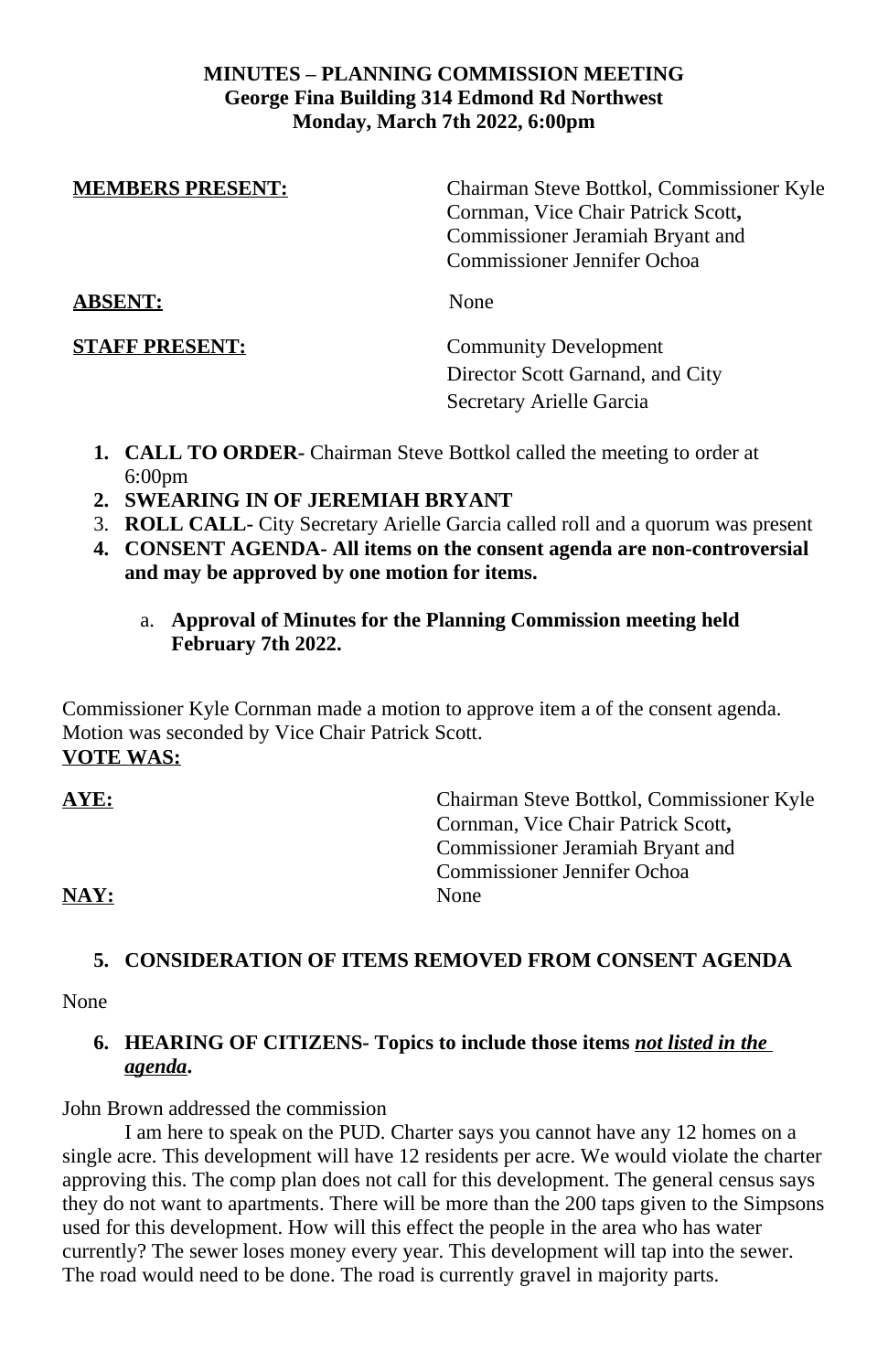Mark Simpson addressed the commission

Mr. Brown was on the council when they allowed Boevers to tap into the water lines. Why put a line in if we don't want people to use the sewer? As for the road, I have faith the city and developer will take care of it.

- **7. BUSINESS ITEMS:**
	- a. **Discussion, consideration and possible action on a Residential PUD Application submitted by Premium Land LLC requesting a rezoning from the established A-1 Zoning District to Zoning District PUD – including, but not limited to variances from the Code of Ordinances - Tract 1 approx. 11 acres RS-3 (single family CODE: 7,500 sq. ft. 25% coverage, PROPOSED 7,200 sq. ft. 40% coverage), Tract 2 approx. 14 acres RD-1 (two family CODE: 10,000 sq. ft. 35% PROPOSED: 7,600 sq. ft. 50% COVERAGE) and Tract 3 approx. 54 acres RM-1 (multifamily residential CODE: 10,000 sq. ft. 45% coverage PROPOSED: 2,050 sq. ft. 60% coverage)at the following described property: (500 ft East of Piedmont Road on the North Side of 150th): A tract of land situated in the Southwest Quarter (SW/4) of Section four (4), Township Thirteen North (T13N), Range Five West (R5W), of the Indian Meridian (I.M.), Piedmont, Canadian County, Oklahoma, said tract being more particularly described as follows: COMMENCING at the Southwest corner of said SW/4; thence S89°34/41" E along the South line of said SE/4 a distance of 500.00 feet to the POINT OF BEGINNING; thence N00°11'2" E a distance of 1396.29 feet; thence S89°50'03" E a distance of 1780.00 feet; thence S00°11'02" W a distance of 1971.24 feet to a point on the South line of said SW/4; thence N89°34'41" W along said South line a distance of 1780.02 feet to the POINT OF BEGINNING. Said tract contains 3,501,729 Sq Ft or 80.39 Acres, more or less. (Cottonwood Meadows)**

Chairman Steve Bottkol addressed the commission

The front yard is 15ft, at minimum it would need to be 18ft for multiple cars. We have different requirements for a commercial and residential zoning. You have provided plans to meet standard of the residential but those do not meet the requirements for commercial. Has there been a traffic study done?

Mr. Kendal, the developer, addressed the commission

We can provide more verbiage in the PUD on what materials will be used in commercial vs the residential area. We have not done a traffic study as it was not required. We will do one as soon as possible. This development would be phased out. We will build one section at a time.

#### b. **Discussion of the March 2020 Piedmont Zoning Code section 5-10.**

Commissioner Jerimiah Bryant made a motion to recommend the City Council approve contingent on density research and changes to item setbacks. Motion seconded by Commissioner Kyle Cornman.

## **VOTE WAS:**